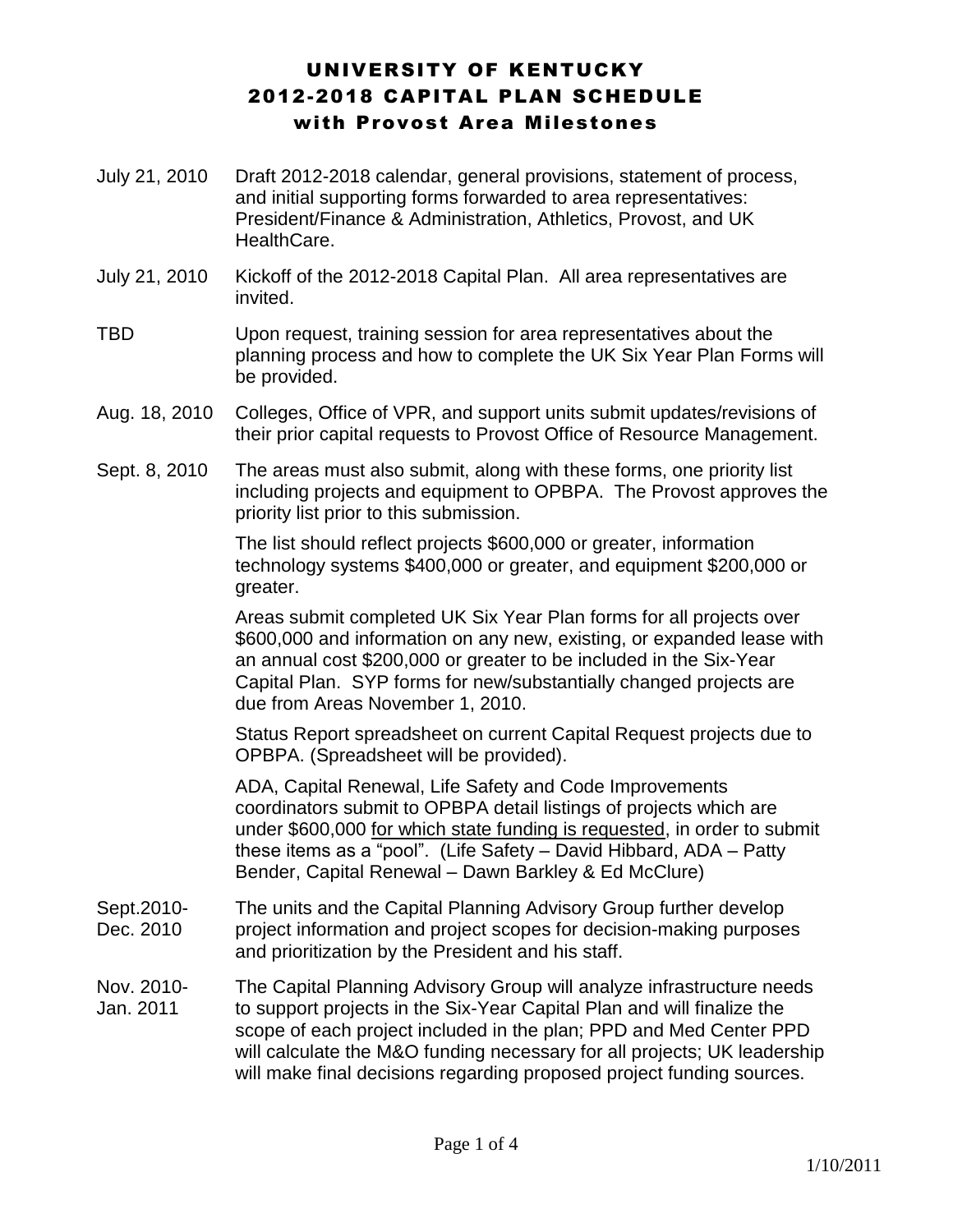- Jan. 2011 President and his staff will review all projects and equipment, determine the top 10 priorities and establish a framework for prioritizing the remaining items. OPBPA will communicate these priorities to the area representatives.
- Jan. 15- Feb. 1, 2011 Input from the Senate Facilities Advisory Committee received by the Provost.
- Jan. Feb., 2011 President and his staff finalize the prioritization of all projects and equipment included in the Six-Year Capital Plan; state issues capital planning instructions and software; OPBPA offers training session for area representatives regarding the software and instructions.
- Mar. 11, 2011 Units forward completed forms on all projects and equipment to OPBPA along with a narrative summarizing the unit's capital plan (no longer than two pages). CPMD forwards completed forms on all projects to OPBPA.

Plant Assets forwards completed Agency Physical Plant forms to OPBPA.

Capital Projects Management Division forwards completed Capital-Related Report forms to OPBPA.

PPD and MC PPD submit a combined list of all capital renewal projects under \$600,000 to OPBPA.

- Apr. 15, 2011 Six-Year Capital Plan due to the Capital Planning Advisory Board
- June, 2011 Six-Year Capital Plan reported to Board of Trustees.
- August, 2011 University 2012-14 Capital Request due to the Council on Postsecondary Education.
- Sep. 1, 2011 Units submit any amendments or revisions to the Six-Year Capital Plan to OPBPA.
- Oct. 2011 Amended Six-Year Capital Plan due to the Capital Planning Advisory Board.
- Nov. 15, 2011 2010-12 Capital Request Submitted to the Governor's Budget Office.
- Apr. 15, 2012 Legislative authorization of projects and equipment received.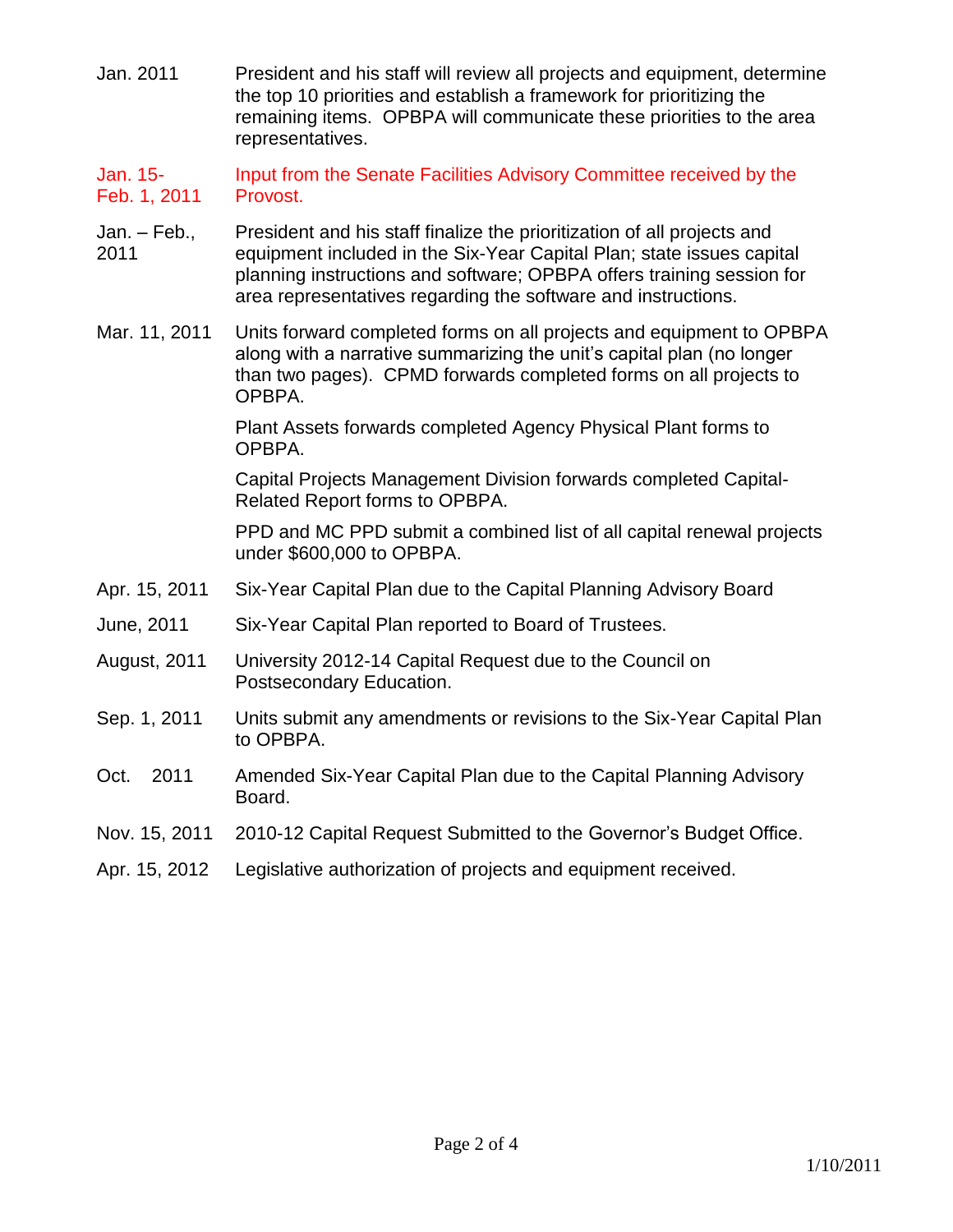- This plan covers six years (2012-2018) for capital projects and information technology systems, and two years (2012-2014) for equipment.
- Only equipment that costs \$200,000 or greater and capital projects and information technology systems that cost \$600,000 or greater are to be included in the plan (unless included in a pool for state funding).
- Leases costing \$200,000 or greater per year are to be submitted on a separate form (include existing, new or expanded leases) but will not be included in the six-year capital plan priority list. Please submit a narrative describing any existing, new or expanded lease including a description of the space (gross square feet), the annual cost of the lease, who will use the space and for what purpose by September 8, 2010 with the UK Six Year Plan Forms.
- Any previously submitted capital project will need to be resubmitted for authorization unless a construction contract has been established by no later than June 30, 2012. Purchases of major items of equipment require resubmission for authorization if a purchase order has not been executed by June 30, 2012.

### **Process**

### Planning Assumptions

- 1. Proposed capital projects must support the UK Strategic Plan and the UK Business Plan.
- 2. The planning process will start with the 2010-2012 Capital Request with the assumption that projects not initiated during this biennium will come forward again (if not, supporting rationale must be provided).

### Capital Projects

- 1. The Areas (President/Finance and Administration, Athletics, Provost, Health Affairs) are to complete a UK Six Year Plan Form for each project to be considered for inclusion in the 2012-2018 Plan. These projects are to be submitted in the Executive Vice President's/Provost's priority order. The form will be provided to Area Coordinators.
- 2. The President and his staff will review all projects and establish priorities.